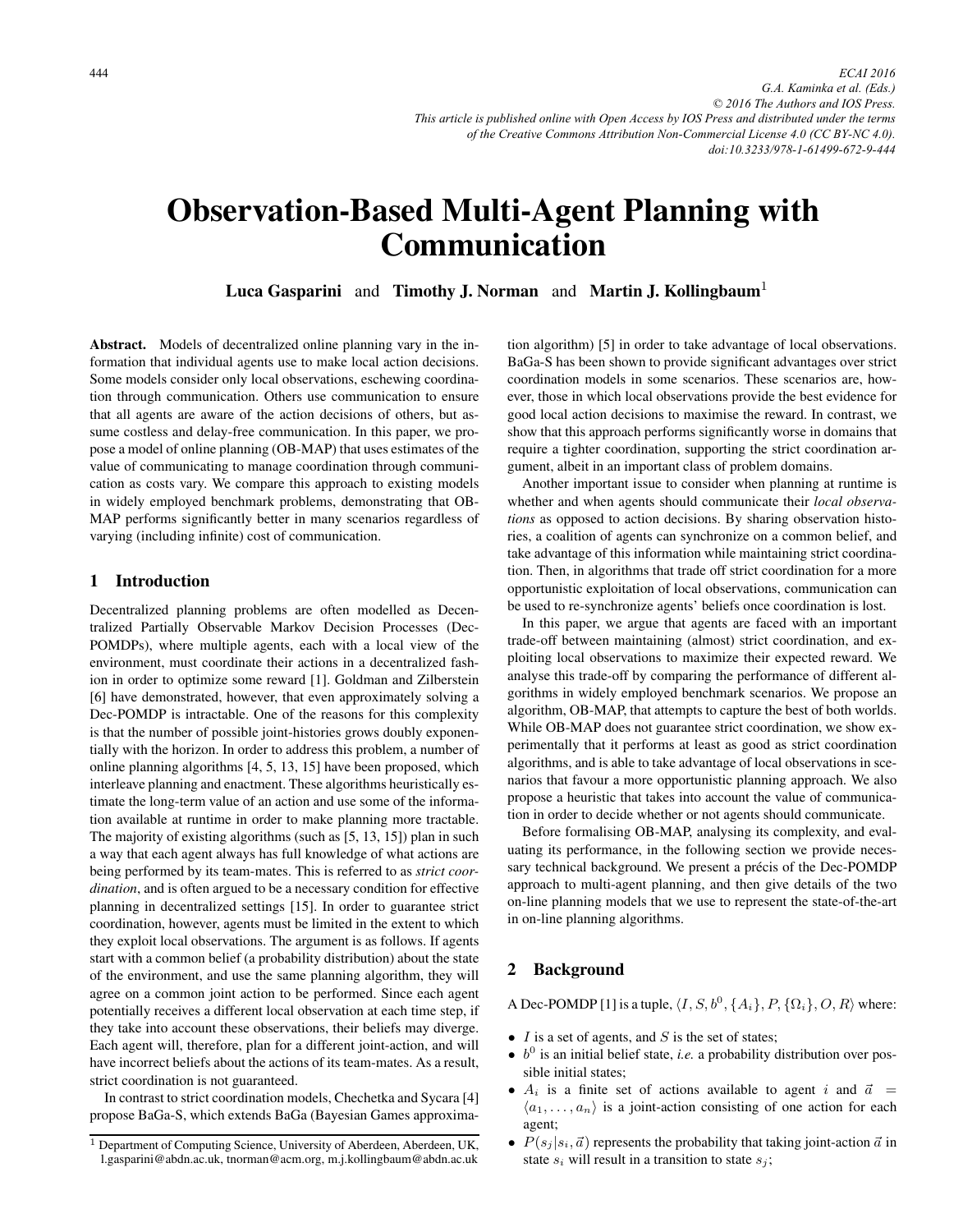- $\Omega_i$  is a finite set of local observations  $o_i$  available to agent i and  $\vec{\Omega}$  is the set of joint observations  $\vec{o}$  consisting of one local observation for each agent: vation for each agent;
- $O(\vec{\sigma} \mid s_j, \vec{a})$  specifies the probability of observing  $\vec{\sigma}$  when per-<br>forming a joint-action  $\vec{\sigma}$  that leads to a state s. forming a joint-action  $\vec{a}$  that leads to a state  $s_j$ ;
- $R : S \times \overrightarrow{A} \to \mathbb{R}$  is a reward function, and  $R(s_i, \vec{a})$  specifies the reward obtained by performing  $\vec{a}$  in s. reward obtained by performing  $\vec{a}$  in  $s_i$ .

We define a local history  $h_i$  for agent i up to time t as a sequence of interleaved local actions and observations.  $h_i = (a_i^0, o_i^1, a_1, \dots, o_i^t)$ <br>and a joint history as a tuple  $\vec{b}$  consisting of one local history for interied to the actions and observations.  $n_i - (a_i, o_i, a_1, \dots, o_i)$ <br>and a joint-history as a tuple  $\vec{h}$  consisting of one local history for each agent  $\vec{h} = \langle h_0, \ldots, h_n \rangle$ . A belief state at time  $t, b^t : S \to \mathbb{R}$ , is a function that represents the probability that the system is in each is a function that represents the probability that the system is in each state. Given a belief  $b^t$  at time t, the belief state at time  $t+1$  after the agents have executed joint-action  $\vec{a}_i$  and received joint-observation  $\vec{o}_j$  can be computed as follows:

$$
b^{t+1}(s) = \frac{\sum_{s'} b^t(s') \cdot P(s|s', \vec{a}_i) O(\vec{o}_j|s, \vec{a}_i)}{\sum_{s',s''} b^t(s') \cdot P(s''|s', \vec{a}_i) O(\vec{o}_j|s'', \vec{a}_i)}
$$
(1)

We denote the updated belief state as  $p(*|b^t, \vec{a}_i, \vec{\sigma}_j)$ . The denominator corresponds to the probability of observing  $\vec{\sigma}_i$  after performnator corresponds to the probability of observing  $\vec{o}_j$  after performing  $\vec{a}_i$  from belief  $b^t$ . Where we are interested in the expected joint observation, we also use the explicit notation  $p(\vec{o}_j | b^t, \vec{a}_i)$ . A local notice to actions A lopolicy for agent  $i$  is a mapping from local histories to actions. A local policy  $u_i^t \in U_i^t$  for an horizon length t can be represented as a tree where each node represents an action, and each edge of the tree an observation. We denote with  $a_{u_i^t}$  the local action prescribed by a local policy  $u_i^t$  and with  $u_i^t(o_i)$  the sub-policy (for horizon length  $t-1$ ) that should be followed after receiving an observation  $o_i$ .  $t - 1$ ) that should be followed after receiving an observation  $o_i$ . A joint-policy  $\vec{u}^t \in \vec{U}^t$  is defined as consisting of one local policy for each agent. We denote with  $\vec{a}_{\vec{u}^t}$  the joint action prescribed by policy  $\vec{u}^t$  and with  $\vec{u}^t(\vec{o})$  the joint sub-policies that the agents follow after<br>receiving joint observation  $\vec{o}$ . The value of executing a joint policy receiving joint observation  $\vec{o}$ . The value of executing a joint-policy  $\vec{u}$ , from a state s with t steps to go can be computed recursively as follows:

$$
V(\vec{u}^t, s_i) = R(s_i, \vec{a}_{\vec{u}^t}) + \sum_{s_j, \vec{o}} P(s_j | s_i, \vec{a}_{\vec{u}^t}) O(\vec{o}|s_j, \vec{a}_{\vec{u}^t}) V(\vec{u}(\vec{o}), s_j)
$$
 (2)

Given a belief state, solving a Dec-POMDP means finding a jointpolicy  $\vec{q}$  that maximizes  $\sum_{s} b(s) V(\vec{q}, s)$ .<br>Goldman, and Zilberstein [6] demons

Goldman and Zilberstein [6] demonstrated that even approximately solving a Dec-POMDP is intractable (NEXP-COMPLETE). A great deal of research on offline planning for Dec-POMDPs, therefore, focuses on tractable approximate algorithms that do not provide a guarantee on solution quality. A different body of work has explored heuristic-based online planning for Dec-POMDPs. These algorithms interleave planning and execution, and use heuristics to make decisions on what actions to perform next. The long-term expected value of executing joint-action  $\vec{a}_j$  from a belief state  $b_i$  is  $Q(b_i, \vec{a}_j)$ . This Q function can be computed, for example, by per-<br>forming an *l*-step lookabeed and assuming that the state of the system forming an l-step lookahead and assuming that the state of the system becomes fully observable after the l-th step.

Given our aim is to propose a model of on-line planning that effectively balances the trade-off between maintaining coordination through communication and exploiting local observations, we choose as our comparators MAOP-COMM [15] and BaGa-S [4].

Wu *et al.* [15] propose the MAOP-COMM algorithm for online planning in Dec-POMDPs with communication. At each step, each agent maintains a pool of possible joint-histories  $H$  (one local history per agent), each associated with a probability and a joint belief; that is, the belief that would be obtained by an hypothetical agent that has complete knowledge of all the agents' histories. Given a joint-history  $\vec{h}^t$ , we denote  $b_{\vec{h}^t}$  to be the belief associated with  $\vec{h}^t$ , and  $p(\vec{h}^t)$  its probability.  $\vec{h}$ ) to be its probability.

Each agent approximates a one-step lookahead policy  $\vec{\pi}$  that maps, for each agent, a local history to an action. We denote  $\pi_i$  to be the local component of  $\vec{\pi}$  and  $\pi_i(h_i)$  to be the action associated with<br>history  $h_i$ . Given a joint history  $\vec{h} = (h_i, \dots, h_i)$  the joint action history  $h_i$ . Given a joint-history  $\vec{h} = \langle h_0, \ldots, h_n \rangle$  the joint-action around will be  $\vec{\tau}(\vec{h}) = \langle \tau_h(h_1), \tau_h(h_2) \rangle$ . The objective is to executed will be  $\vec{\pi}$ ( $\vec{h}$ <br>find a policy  $\vec{\pi}$  that of  $\vec{h}$  =  $\langle \pi_0(h_0), \ldots, \pi_n(h_n) \rangle$ . The objective is to optimizes the following value function: find a policy  $\vec{\pi}$  that optimizes the following value function:

$$
V(\vec{\pi}) = \sum_{\vec{h} \in H} p(\vec{h}) Q(b_{\vec{h}}, \vec{\pi}(\vec{h})) \tag{3}
$$

In order to efficiently find a policy, it is initialized randomly, and then each agent improves its local policy by assuming the policies of other agents are fixed. Improvement terminates when an equilibrium among the local policies is found; *i.e.* when no agent can improve its own policy. After each action, all the histories in the pool are updated by considering the corresponding action and every possible observation, and all the joint beliefs are updated. Coordination is guaranteed because each agent will maintain the same set of possible histories, and they use the same seed for a pseudo-random generator to initialize the policies. In MAOP-COMM, agents decide to communicate if they receive an observation that is inconsistent with their current history pool. Formally, given the current history pool  $H$ , a local observation  $o_i$ , and a small number  $\epsilon$ , an agent decides to communicate if and only if:

$$
\max_{\vec{h}\in H, \vec{o}_{-i}}\left(\sum_{s'\in S} O(\langle o_i, \vec{o}_{-i}\rangle | s', \vec{a}) \sum_{s\in S} P(s|\vec{a}, s')b_{\vec{h}}(s)\right) < \epsilon \quad (4)
$$

The rationale for this is that agents should communicate when they receive an unexpected observation.

While MAOP-COMM guarantees coordination, we argue that this comes at a cost. In order to ensure that agents reach the same equilibrium, each agent  $i$  must consider all their own possible previous histories, whereas only one history has been observed. This information, in fact, is not generally available to the other agents. Moreover, by taking into account an observation  $o_i$ , an agent is often able to infer additional knowledge about the probability of other agents' histories. Even though the current action of an agent depends on its local history, the fact that MAOP finds equilibria among all possible histories, and uses only information that is available to all agents, it results in policies that cannot take full advantage of local observations.

BaGa-S (Subjective Bayesian Game approximation algorithm) [4] attempts to make use of local observations in a more opportunistic way. In BaGa-S agents consider only histories that are consistent with their local observations. Agent  $i$  estimates the best action for the other agents in each history  $a_{-i}^*$  ( $\bar{h}$ )<br>best response  $a^*$  (Equation 6)  $\vec{h}$ ) (Equation 5) and then finds its best response  $a_i^*$  (Equation 6).

$$
a_{-i}^*(\vec{h}) = \arg\max_{a_{-i}\in A_{-i}} \left( \max_{a_i} Q(b_{\vec{h}}, a_i) \right)
$$
 (5)

$$
a_i^* = \arg \max_{a_i \in A_i} \sum_{\vec{h}} p(\vec{h}) Q(b_{\vec{h}}, \langle a_i, a_{-i}^*(\vec{h}) \rangle)
$$
(6)

After executing an action and receiving an observation, each agent updates its belief pool by considering, from each possible joint belief, the estimated action of other agents and all the possible jointobservations that are compatible with its local observation. In order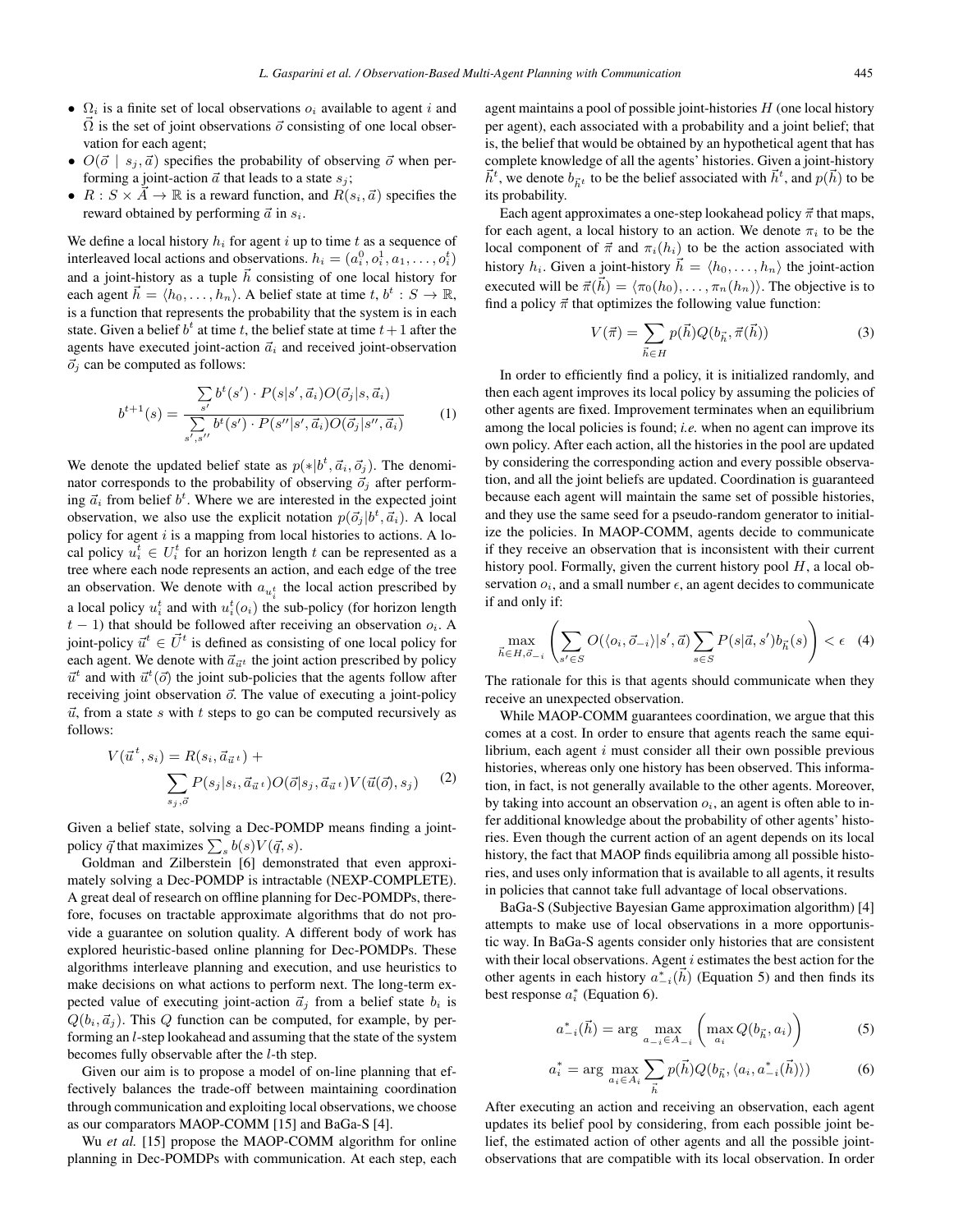to limit the exponential growth of the belief history, BaGa-S uses weighted  $k$ -means clustering to find, after each update, a fixed number of beliefs that represent the distribution over possible histories.  $k$ -means clustering divides joint beliefs into  $k$  clusters and maintains only the centre of each cluster as a representation of it. The clusters are found such that the sum of the distance of each belief from the corresponding centre is minimized. The centre of each cluster is a belief where the probability of each state is the weighted average among the probabilities of that state given the beliefs in the cluster, with the weights being the probability of each history. Given two possible beliefs  $b_1$ , and  $b_2$ , held by an agent i, a distance measure for joint beliefs can be defined as:

$$
d(b_1, b_2) = \sqrt{\sum_{s} (b_1(s) - b_2(s))^2} \cdot p(h_2)
$$
 (7)

Intuitively, this estimates the expected loss of information obtained by merging  $b_2$  with  $b_1$ . We multiply the distance only by  $p(h_2)$  because this merging represents a loss of information only if the true belief is <sup>b</sup>2.

Note that, each agent takes into account its local observation in updating the belief pool, and so the pools maintained by different agents may diverge at runtime. This, in turn, will lead to different policies being computed for each agent and a further divergence in the belief pools. As pointed out by Wu *et al.* [15], this might lead to arbitrarily bad outcomes. On the other hand, taking into consideration local observations in computing a plan might prove beneficial in scenarios where only loose coordination is necessary.

#### 3 OB-MAP

We now present Observation Based Multi-Agent Planning (OB-MAP), an online planning algorithm that provides a good balance between opportunistic exploitation of information and the maintenance of a certain degree of coordination. We argue that BaGa-S fails to do this because, when an agent  $i$  is planning, it doesn't consider the fact that agents other than  $i$  also have only a partial view of the environment. In Equation 5, for example, they assume that other agents are able to observe the current joint belief. Moreover, the clustering of histories only takes into account the distance among joint beliefs. It has been demonstrated by Oliehoek *et al.* [12] that in order for the clustering of joint-histories to be lossless, one should merge only histories that are equivalent both in terms of joint beliefs, and in terms of the probability distribution over joint histories held by other agents. Merging only equivalent histories only allows for limited reduction in the size of the joint-histories pool, especially in large scenarios where the number of possible histories grows very quickly with the execution horizon. Our aim is to define a distance metric that approximates the lossless criterion and to use it in standard clustering algorithms to perform a more aggressive clustering while still minimizing the loss of information.

In order to do that, while updating the belief pool we also keep track of the local belief of each agent in each history. Formally we define a belief-node  $n^k$  as a tuple:

$$
n^k = \langle \vec{h}^k, b_0^k, b_1^k, \dots, b_n^k, p^k \rangle \tag{8}
$$

where  $\vec{h}^k$  is a joint-history,  $b_0^k$  is the joint belief associated with the joint history,  $b_i^k$  with  $1 \le i \le n$  is the local belief for agent i and  $p^k$ <br>is the probability associated with the node. Given a local belief  $b_i^t$ is the probability associated with the node. Given a local belief,  $b_i^t$ , for agent *i* at time *t*, the joint-action  $\vec{a}^t$  and the local observation  $o_t^t$ , the local belief for i at time  $t + 1$  can be computed as follows:

$$
b_i^{t+1}(s) = p(s|b_i^t, \vec{a}^t, o_i^t) =
$$
  

$$
\frac{\sum_{s', o_{-i}} b^t(s')p(s|s', \vec{a}^t)O(\langle o_i^t, o_{-i} \rangle | s, \vec{a}^t)}{\sum_{s', s'', o_{-i}} b^t(s')p(s''|s', \vec{a}^t)O(\langle o_i^t, o_{-i} \rangle | s'', \vec{a}^t)}
$$
(9)

where  $o_{-i}$  is a tuple consisting of local observations for all agents other than  $i$ . The update procedure is similar to the one for a joint belief, but considers all possible joint-observations that have  $o_i$  as a local component. We refer to the updated local belief as  $p(*|b_i^t, \vec{a}^t, o_i^t)$ .<br>Note that, while the update considers only the local component of an Note that, while the update considers only the local component of an observation, the complete joint-action is needed.

# 3.1 Planning

In common with BaGa-S, when planning, each agent estimates the local action that will be taken by the other agents in each joint history and finds the best response. In doing so, however, it takes into account the fact that if a set of joint histories is associated with the same local history for agent  $j$ , the agent will not be able to distinguish among them, and will choose the same action for all of them. A local policy  $\pi$  is defined in the same way as in MAOP-COMM; *i.e.* a mapping from local histories to local actions. Let  $h(n^k, i)$  denote the local history for agent i in the node  $n^k$ . Given the current set of belief nodes  $N_i$  held by an agent i, and a history  $h_i$  for agent  $j$  different from  $i$ , agent  $i$  estimates the local action performed by  $j$ by finding the joint action that maximizes the following:

$$
\pi_j(h_j) = \arg \max_{a_j \in A_j} \left( \max_{\substack{a_{-j} \\ a_{-j}}} \sum_{\substack{n^k \in N_i \ s.t. \\ h(n^k, j) = h_j}} Q(b_0^k, \langle a_j, \vec{a}_{-j} \rangle) \cdot p^k \right)
$$
\n(10)

For each agent,  $i$ , we consider together all the nodes that are associated with the same local history for  $j$ . These nodes, therefore, represent joint beliefs that are indistinguishable from  $j$ 's perspective. We assume that  $j$  will select, for all these nodes, the action that maximises the expected reward over all the associated joint beliefs.

After an agent has estimated all the actions of other agents, it finds the local action that maximizes its expected reward over all possible nodes. Suppose we take  $\pi_{-i}$  to denote the joint policy that maps each node  $n^k$  to a joint action that is left unspecified for agent i and that associates the action  $\pi_j(h(n^k, j))$  to each agent j other than i. Now, we can estimate the best action for agent  $i$ , thus:

$$
a_i^* = \arg\max_{a_i \in A_i} \sum_{n^k \in N_i} q(b_0^k, \langle a_i, \pi_{-i}(n^k) \rangle) \cdot p^k \tag{11}
$$

The expected value of local action  $a_i^*$  corresponds to  $\sum_{n^k \in N_i} q(b_0^k \langle a^*, \pi - i(n^k) \rangle) \cdot p^k$ . When describing the reasoning of agent i we will use  $\pi_i(n^k)$  to denote the policy that assign  $a_i^*$  to every node  $n^k$  and  $\pi$  to denote the joint policy that assigns to each node  $n^k$  the joint action  $\langle a_i^*, \pi_{-i}(n^k) \rangle$ .<br>There is an important point of comparison

There is an important point of comparison to note here regarding the OB-MAP and BaGa-S models. If there are only two agents, and assuming the same clustering technique is used by them both, the plan computed by our algorithm will be identical to that computed by BaGa-S. Consider, for example, the point of view of agent 1. Since agent 1 only maintains beliefs that are compatible with its local history, each belief node in the pool must be associated with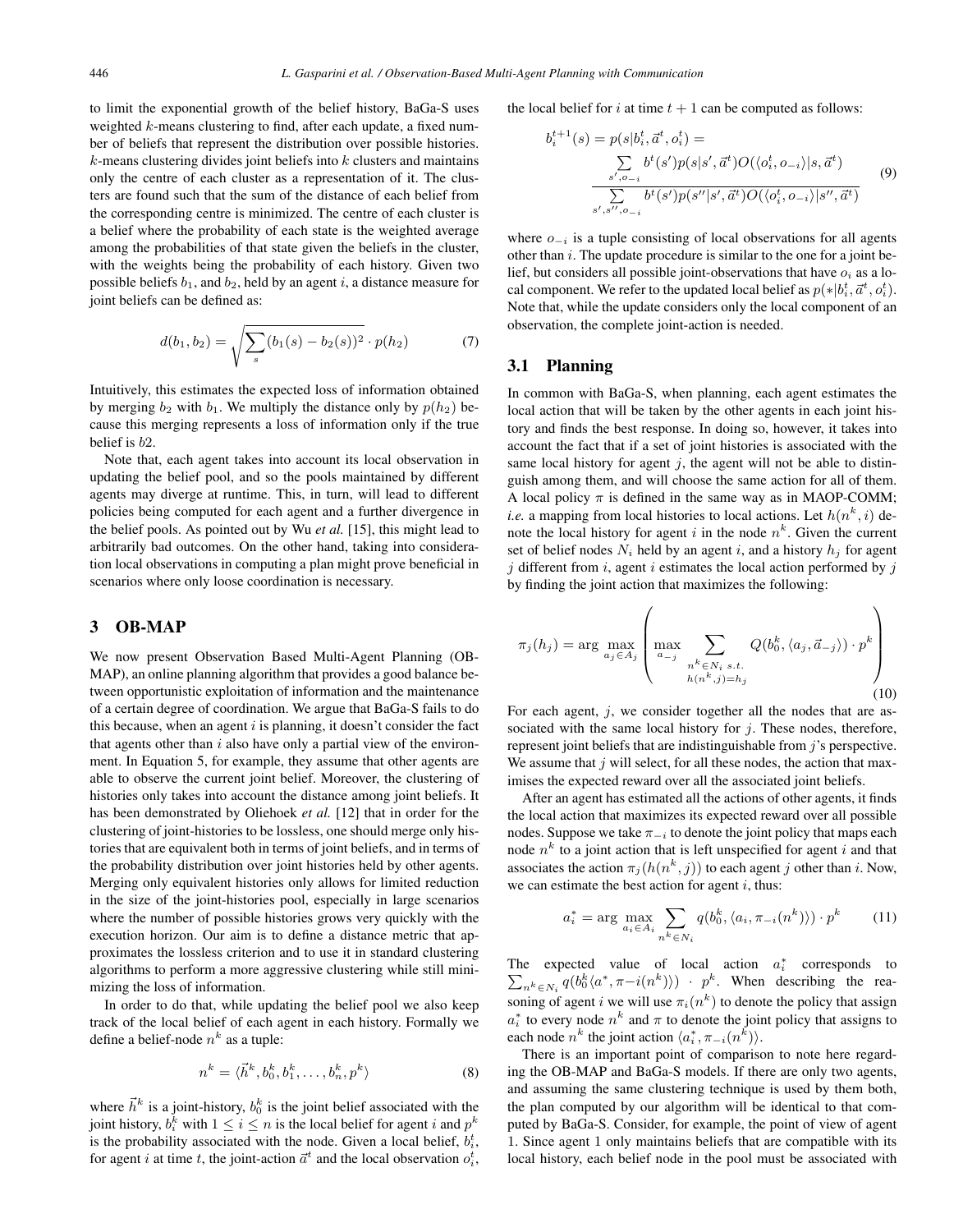| <b>Algorithm 1</b> Belief propagation                                                |
|--------------------------------------------------------------------------------------|
| <b>Input:</b> $N_i^t$ , $\pi_{-i}$ , $o_i$                                           |
| Output: $N_i^{t+1}$                                                                  |
| 1: $N_i^{t+1} = \emptyset$                                                           |
| 2: for all $n^k \in N_i^t$ do                                                        |
| $\vec{a} = \pi(n^k)$<br>3:                                                           |
| 4:<br>for all $o_{-i} \in \Omega_{-i}$ do                                            |
| $\vec{o} = \langle o_i, o_{-i} \rangle$<br>5:                                        |
| $b_0(*) = p(* b_0^k, \vec{a}, \vec{\sigma})$<br>6:                                   |
| $p = p(\vec{o} b_0^k, \vec{a})$<br>7:                                                |
| for all $0 \leq j \leq n$ do<br>8:                                                   |
| $b_i(*) = p(*)[b_i^k, \vec{a}, \vec{o}[j])$<br>9:                                    |
| $h_i = (h_i^k, \pi_i(n^k), \vec{o}[j])$<br>10:                                       |
| end for<br>11:                                                                       |
| $\vec{h} = \langle h_1, \ldots, h_n \rangle$<br>12:                                  |
| $N_i^{t+1} = N_i^{t+1} \cup \langle \vec{h}, b_0, b_1, \dots, b_n, p \rangle$<br>13: |
| end for<br>14:                                                                       |
| $15:$ end for                                                                        |

a different history for agent 2, otherwise the two nodes would be equivalent. When estimating the action of agent 2, each belief-node will be considered separately and Equations 10 and 11 (OB-MAP) are equivalent to Equations 5 and 6 (BaGa-S). When there are more than 2 agents, two beliefs in the pool might have the same history for agent 2, but a different one for, for example, agent 3.

After an action is taken and an observation received, the nodes in the belief pool need to be propagated. We consider each node in the pool, with the estimated joint action and, for each joint-observation compatible with the local observation received, we update the jointhistory and all the joint and local beliefs. We refer to the set of all possible joint observations as  $\Omega_{-i}$ , with the *i*-th component left unspecified, and we refer to the local component of a joint observation  $\vec{\sigma}$  associated with agent j as  $\vec{\sigma}$  [j]. Algorithm 1 specifies how this pool of belief nodes is undated of belief nodes is updated.

## 3.2 Clustering

After propagating the beliefs, we perform clustering in order to maintain a bounded number of beliefs. The distance metric for belief nodes is defined as:

$$
d(n^k, n^l) = \sqrt{\sum_{s} \left( \max_{0 \le i \le n} (b_i^k(s) - b_i^l(s))^2 \right)} \cdot p^l \qquad (12)
$$

This captures the idea that, for each state, we take the maximum distance among all pairs of corresponding (joint or local) beliefs. Moreover, instead of using weighted  $k$ -means clustering, we use a modified k-medoid clustering. This algorithm partitions  $N_i$  into k clusters and finds, for each cluster  $C_j = \{n^k, \dots\}$ , the node  $\bar{n}^{C_j}$  that minimizes the sum of the distances of each other element of the cluster from  $\bar{n}^{C_j}$ . Formally:

$$
\bar{n}^{C_j} = \arg \min_{n^k \in C_j} \sum_{n^l \in N^k} d(n^l, n^k) \tag{13}
$$

We refer to node  $\bar{n}^{C_j}$  as the medoid of the cluster. Since the medoid is an actual data-point, k-medoids is more robust to outliers and noise, which are important to consider in planning problems. For each cluster, we retain the one node at the medoid of the cluster, defined as follows:

$$
n_*^{C_j} = \left\langle \vec{h}^{C_j}, \bar{b}_0, \dots, \bar{b}_n, p_*^{C_j} \right\rangle \tag{14}
$$

where:

- $-\bar{b}_0,\ldots,\bar{b}_n$  are the joint and local beliefs of the medoid node  $\bar{n}^{C_j}$ .
- $-\frac{p_i^{C_j}}{p_i^{k_i}} = \sum_{n,k \in C_j} p^k$  is the sum of all the probabilities of the nodes in the cluster.
- $h^{-1} \vec{h}^{C_j} = \langle h_1^{C_j}, \ldots, h_n^{C_j} \rangle$  consists of, for each agent, the local history that appears with highest probability in the cluster. Formally, if  $H_i$  denotes the set of possible local histories for agent *i*:

$$
h_i^{C_j} = \arg \max_{h_i \in H_i} \sum_{\substack{n^k \in C_j \ s.t. \\ h(n^k, i) = h_i}} p^k
$$
 (15)

# 3.3 Communication Heuristics

We consider agents that can communicate in order to share their local histories and synchronize on a common joint belief. This enables agents to obtain more precise information about the current state of the environment and to restore coordination when this is lost due to misaligned belief pools. We assume that communication comes at a cost (a negative reward), and we propose a heuristic technique to adaptively make decisions on whether or not to communicate, based on the current level of uncertainty and the expected value obtained from communication. Given a communication cost  $R<sub>c</sub>$ , and the current belief node pool  $N_i$ , agent i can estimate the expected value obtained by communicating as follows:

$$
V_c = -R_c + \sum_{n^k \in N_i} p^k \cdot \max_{\vec{a} \in \vec{A}} Q(b_0^k, \vec{a})
$$
 (16)

Informally, since after communicating each agent will have full knowledge about the current joint belief, we assume that the agents can choose a different joint-action for each joint belief. Each agent finds the best action for each belief-node and averages over their expected values. The agent then subtracts the cost of communication and, if the resulting  $V_c$  is greater than the estimated value without communication, it chooses to communicate. Note that, since the action chosen for other agents when updating the belief pool are only an estimate, and because of the clustering, the actual joint belief might not be present in the belief-node pool. Moreover, from the point of view of agent  $i$ , the heuristic does not take into account the value obtained by other agents when they receive i's local history, but only the value obtained by  $i$  when it receives other agent's observations. We will demonstrate experimentally that this heuristic works well in practice and provides an efficient way to estimate the added value of communication.

Algorithm 2 specifies the main function of the OB-MAP planner. The belief-node pool is initialized with a single node corresponding to the empty history and that is assigned the initial beliefs  $b^0$  of all the agents (Line 1). The computePolicy function (Line 3) estimates the actions of other agents and finds the best response according to Equations 10 and 11. ComputeCommValue finds the expected value after communication by applying Equation 16. If this value is higher than the estimated value without communication the agent will communicate with its team-mates in order to sync their true histories and find a common joint belief. If communication occurs, the agents must recompute their policies taking into account the true joint belief (Lines 4-9). After executing their part of the policy (the local action found as best response) and receiving an observation, the agents will propagate the current belief-nodes and use  $k$ -medoid clustering to find  $k$ belief nodes that best represent all the possible histories.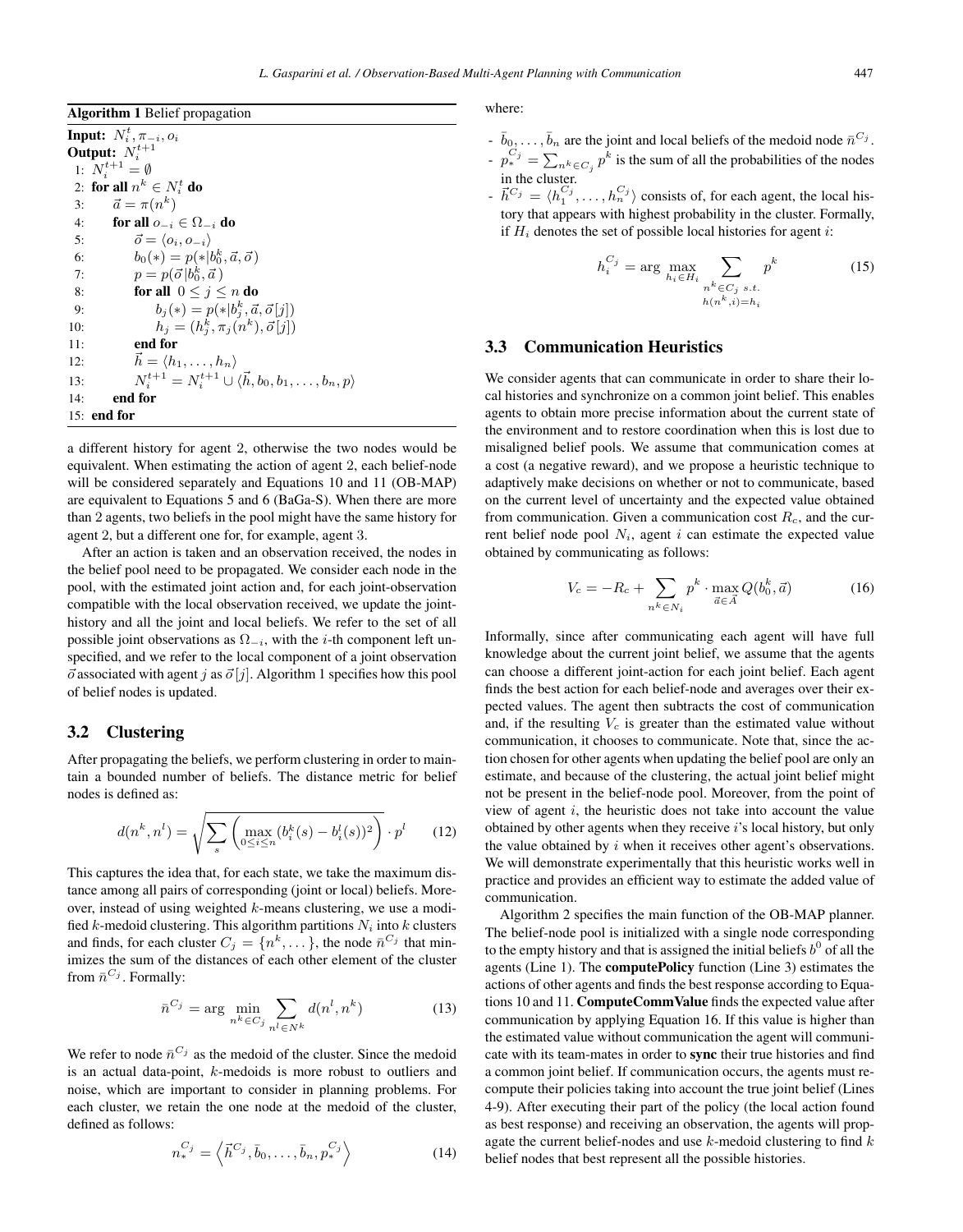Algorithm 2 Main OB-MAP execution function

**Input:**  $b^0$ ,  $R_c$ ,  $k$ 1:  $N = \{ \langle 0, b^0, b^0, \dots, b^0, 1 \rangle \}$ <br>2: for  $t = 0$  to  $T$  do 2: for  $t = 0$  to  $T$  do<br>3:  $\pi =$  compute 3:  $\pi = \text{computePolicy}(N)$ <br>4:  $V_C = \text{computeCommV}$ 4:  $V_C$  = computeCommValue(N, R<sub>c</sub>)<br>5: **if**  $V_C > V(\pi)$  then if  $V_C \geq V(\pi)$  then  $6:$  $\langle b^t, h^t \rangle = \text{sync}()$ <br> $\mathcal{N} = f/h^t h^t h^t$ 7:  $N = \{ \langle h^t, b^t, b^t, \ldots, b^t, 1 \rangle \}$ <br>8.  $\pi = \text{commutePolicy}(N)$ 8:  $\pi = \text{computePolicy}(N)$ <br>9: end if 9: end if 10: execute best local response. 11:  $o =$  received observation 12:  $N =$ **propagateBeliefs** $(N, \pi, o)$ <br>13:  $N =$ **cluster** $(N, k)$  $N =$  cluster(N, k) 14: end for

# 3.4 OB-MAP Complexity

Before presenting an empirical analysis of our model, we analyse its runtime complexity for both belief propagation and belief node clustering. At each step, the size of the set of beliefs  $N$  is bounded by  $k$ , the number of clusters specified for the  $k$ -medoids algorithm. When expanding the beliefs we take each of these  $k$  beliefs, consider the action given by the policy  $\pi(n^k)$  and, for each observation that is compatible with the observed  $o_i$ , we update the joint belief and all the local beliefs. This gives a time complexity of

$$
O(|\Omega_{-i}| \cdot k \cdot |I| \cdot |S|^2)
$$

where  $S^2$  is the belief update, and  $|\Omega_i| = \prod_{j \in I \setminus \{i\}} |\Omega_i|$ .<br>For k-medoids, we use the Partitioning Around Med

For k-medoids, we use the Partitioning Around Medoid (PAM) [8] algorithm, which performs  $O(I \cdot (k \cdot (N-k)^2))$  comparisons,<br>where *I* is the number of iterations performed by the algorithm *N* is where  $I$  is the number of iterations performed by the algorithm,  $N$  is the initial number of beliefs, and  $k$  the number of clusters. Since, as discussed above, the number of data points is  $|\Omega_{-i}| \cdot k$ , and each comparison (Equation 12) takes  $|I|\cdot|S|$ , the complexity of the clustering phase is:

$$
O(I \cdot |\Omega_{-i}|^2 \cdot k^3 \cdot |S| \cdot |I|)
$$

The complexity of the process of computing a policy will depend on the heuristics employed, but, in general, we evaluate  $|\vec{A}| \cdot k$  actions at each step. For the large majority of problems, runtime is dominated by the clustering phase (which we confirmed experimentally), and PAM is not the most efficient algorithm that could be employed. CLARANS, for example, is an efficient clustering model designed for mining large data sets. Although our problem is to solve a large number of small clustering problems, it was analysed to be "a few times faster than PAM" [11] for small data sets, and hence could be employed to further optimise OB-MAP.

# 4 Evaluation

In order to effectively evaluate the OB-MAP model, we consider a number of widely-employed benchmark problems. We pitch OB-MAP against two state-of-the-art algorithms: one that uses communication to synchronise agents' beliefs to maintain coordination (MAOP-COMM), and one that exploits only local observations (BaGa-S). Furthermore, in order to provide a fair comparison, in each benchmark we assess relative performance where communication is cost-free (OB-MAP versus MAOP-COMM under the same assumptions) and where no communication is permitted (OB-MAP versus

BaGa-S under the same assumptions, and also MAOP-COMM with no communication).

In all the benchmark problems, we used a multi-step lookahead MDP-based  $Q$  heuristic,  $Q_{MDP}$ . The heuristic is defined as follows, where  $V_{MDP}(s)$  is the expected value of the optimal policy for the underlying MDP, starting from state s:

$$
Q_{MDP}(b, \vec{a}_j, l) = \begin{cases} \sum_{s,s'} b(s)(R(s, \vec{a}) + P(s'|s, \vec{a}_j) V_{MDP}(s')) & \text{if } l \le 1\\ \sum_{s'} [b(s')R(s', \vec{a})] + \sum_{\vec{\sigma}_k} [p(\vec{\sigma}_k|b_i^t, \vec{a}_j) & \text{if } l > 1 \end{cases}
$$
(17)

Essentially the heuristic assumes full communication for  $l$  steps and full observability after that. A better approximation could be obtained by using a POMDP policy, which assumes full communication, but partial observability, over the whole problem horizon.

The benchmark problems that we used are:

- The decentralized tiger problem [10]. In this scenario, two agents are in a corridor facing two doors: "left" and "right". Behind one door lies a hungry tiger and behind the other lies a treasure. Each agent can either open one of the doors or listen for the presence of the tiger. After each step, each agent receives a noisy observation about the position of the tiger. By listening, agents increase their probability of receiving the correct observation. The agents minimize their loss if they jointly open the door with the tiger and maximize their reward if they jointly open the treasure door. After either door is opened the problem is reset.
- The variant of 3x3 grid problem presented by Amato *et al.* [2]. In this problem two agents can move along 4 directions in a 3x3 grid world. Each agent only receives noisy observations about neighbouring walls. The objective of the agents is to meet in either the top-left or bottom-right cell.
- The stochastic Mars rover problem [3]. In this scenario, two agents must perform different experiments at certain research sites. Some of these sites may require multiple agents performing an experiment together in order to get the most scientific value, while other sites may require a specific tool to be used by a single agent. Positive rewards are given for successfully performing experiments at each site and the task is completed when all experiments have been conducted.

In order to verify our claim that the approximate planning model described by Equations 10 and 11 improves upon BaGa-S for scenarios with more than 2 agents, we compared our approach against standard BaGa-S and BaGa-S with our medoids-based clustering approach in the following scenarios:

- A 3 agent version of the decentralized tiger problem.
- A 3 agent version of the broadcast channel problem [7]. In this problem, 3 agents attempt to send messages over a shared channel. Each agent has a buffer of at most one message. The channel can deliver only one message at a time. Moreover the channel randomly switches between a functional and a non-functional state. If only one agent attempts to send a message, the channel is functioning, and the buffer of that agent has one message, the agents receive a reward of  $+1$ . If no message is delivered because the channel is not functioning, because of a collision, or because the agent trying to send a message has an empty buffer, the agents obtain a reward of  $-s$ , where s is the number of agents that attempted to send a message. At each step each agent receiving a noisy observation signalling whether there has been a collision, a successfully delivered message, or the state of the channel.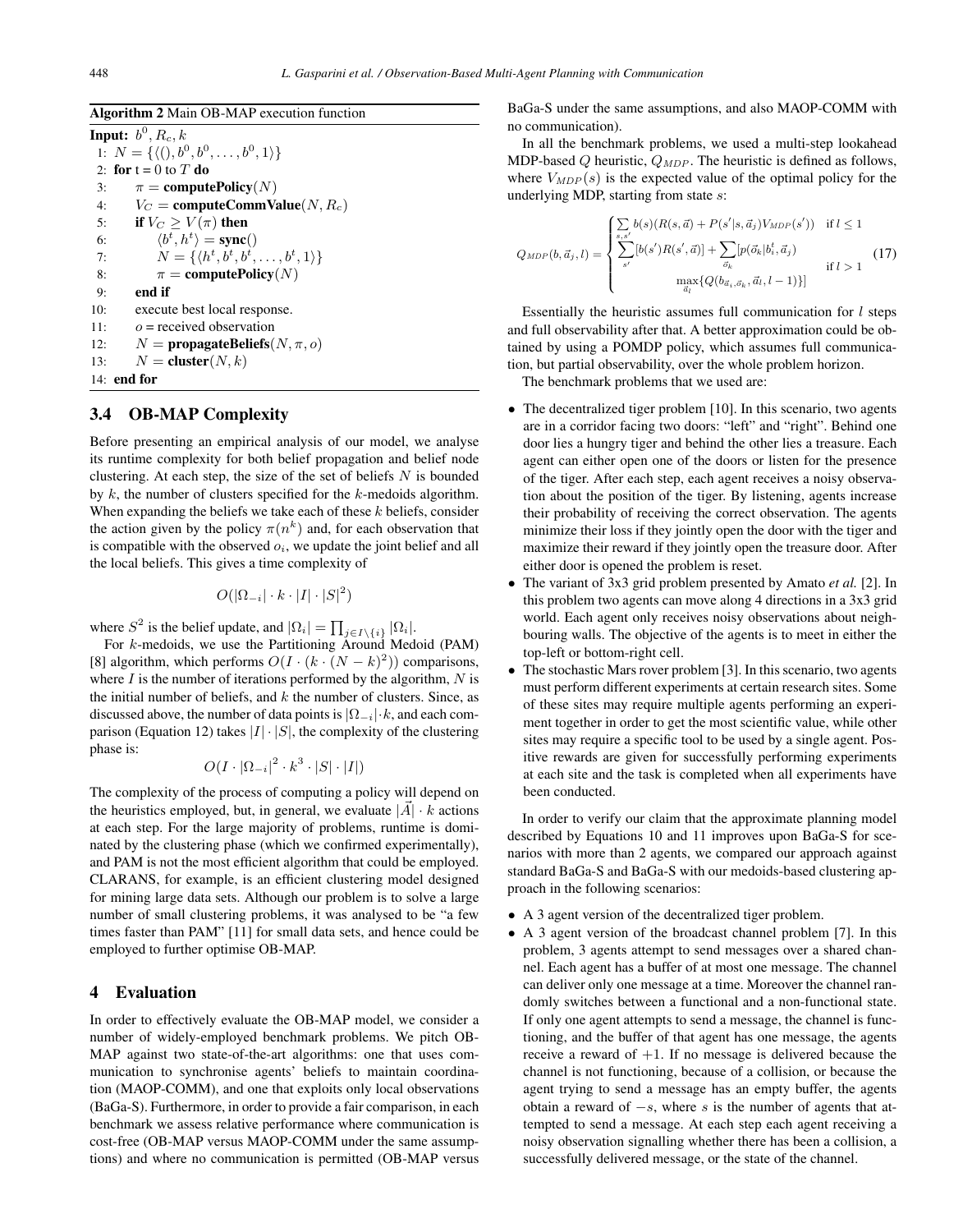#### Figure 1. The 2-Agent Decentralized Tiger Scenario



For all the scenarios we used an horizon of 100 steps.

Table 1. The 2-Agent Decentralized Tiger Scenario

|       | <b>MAOP-COMM</b>       |                         |                        | <b>OB-MAP</b>       |                  |                   | BaGa-S            |
|-------|------------------------|-------------------------|------------------------|---------------------|------------------|-------------------|-------------------|
| $R_C$ | $\Omega$               |                         | N <sub>O</sub>         | $\Omega$            |                  | N <sub>O</sub>    | N <sub>O</sub>    |
| R     | $-62.9$<br>$\pm 138.2$ | $-185.3$<br>$\pm 136.6$ | $-207.0$<br>$\pm 30.7$ | 207.3<br>$\pm 30.8$ | $-6.7$<br>±117.6 | $-128.8$<br>±54.9 | $-174.1$<br>±28.7 |
| C     | 24.5<br>$\pm 4.1$      | 24.5<br>$\pm 4.1$       | $\pm 0$                | 36.3<br>$\pm 2.4$   | 7.6<br>$\pm 3.3$ | $\pm 0$           | $\pm 0$           |
| T[ms] | 0.65                   | 0.65                    | 0.80                   | 0.53                | 0.57             | 0.61              | 1.07              |

Table 1 presents results for the 2-agent decentralized tiger scenario. The table summarises the average and standard deviation over 100 trials of the reward  $(R)$ , the number of communication steps  $(C)$  and the average execution time per agent per step (T[ms]) for the three algorithms with varying cost of communication  $(R_c)$ . For both BaGa-S and OB-MAP we maintained 20 clusters. Since BaGa-S does not consider communication, we report only the results in the absence of communication (NO). In Figure 1 we present the distribution of reward for each algorithm and for varying cost of communication. Notice that the frequency of communication does not change with the communication cost in MAOP-COMM. This is due to the fact that MAOP-COMM only allows us to specify whether agents can or cannot communicate, and communication cost is not taken into account. In order to simulate different communication costs we simply subtracted from the obtained reward the total cost of communication. Comparing the results of BaGa-S and MAOP (*i.e.* MAOP-COMM with no communication) we can see that this scenario favours a more opportunistic approach over guaranteed coordination. The OB-MAP planner has a better average than either of the other algorithms, and it makes better use of communication when available in comparison with MAOP-COMM. Since the results are not normally distributed, we tested them for significance using the Kruskall Wallis test with post-hoc analysis consisting of Bonferroni corrected Mann-Whitney tests. We obtained an asymptotic p-value of 0.000 both for the comparison with MAOP-COMM and with BaGa- $S<sup>2</sup>$ . The execution times for OB-MAP are comparable, but slightly lower than those for MAOP-COMM and almost half of those for BaGa-S.

Table 2. The 3x3 Grid Scenario

|             | <b>MAOP-COMM</b>  |                   |                   | <b>OB-MAP</b>     |                   |                   | <b>BaGa-S</b>       |
|-------------|-------------------|-------------------|-------------------|-------------------|-------------------|-------------------|---------------------|
| $R_{C}$     | $\Omega$          | 0.1               | NO                | $\Omega$          | 0.1               | NO                | NO                  |
| R           | 25.4<br>$\pm 1.4$ | 22.2<br>$\pm 1.8$ | 15.6<br>$\pm 3.2$ | 25.3<br>$\pm 1.2$ | 21.7<br>$\pm 2.7$ | 21.5<br>$\pm 3.9$ | 6.88<br>$\pm 5.7$   |
| $\mathbf C$ | 32.2<br>$\pm 4.6$ | 32.2<br>$\pm 4.6$ | 0<br>$_{\pm 0}$   | 68.3<br>$\pm 3.0$ | 0.6<br>$\pm 0.7$  | 0<br>$\pm 0$      | $\Omega$<br>$\pm 0$ |
| T[ms]       | 0.77              | 0.77              | 72                | 7.09              | 90.0              | 71.19             | 86.45               |

Table 2 and Figure 2 summarize the results for the 3x3 Grid scenario. For this scenario we used the  $Q_{MDP}$  heuristic with lookahead equal to 1 and we set the number of clusters to 20 for both BaGa-S and OB-MAP. In this scenario MAOP-COMM performs better than BaGa-S. We believe that this is because this scenario requires tighter coordination among team-mates; see discussion of the strict coordination argument above. Our approach performs significantly better (asymptotic p-value of 0.000) than either MAOP-COMM or BaGa-S in the absence of communication. When communication is available, however, the results for OB-MAP are not significantly different from MAOP-COMM (asymptotic p-value of 0.508).

 $\overline{2}$  The p-value of 0.000 denotes 0 to the precision available from the statistical analysis tool used.



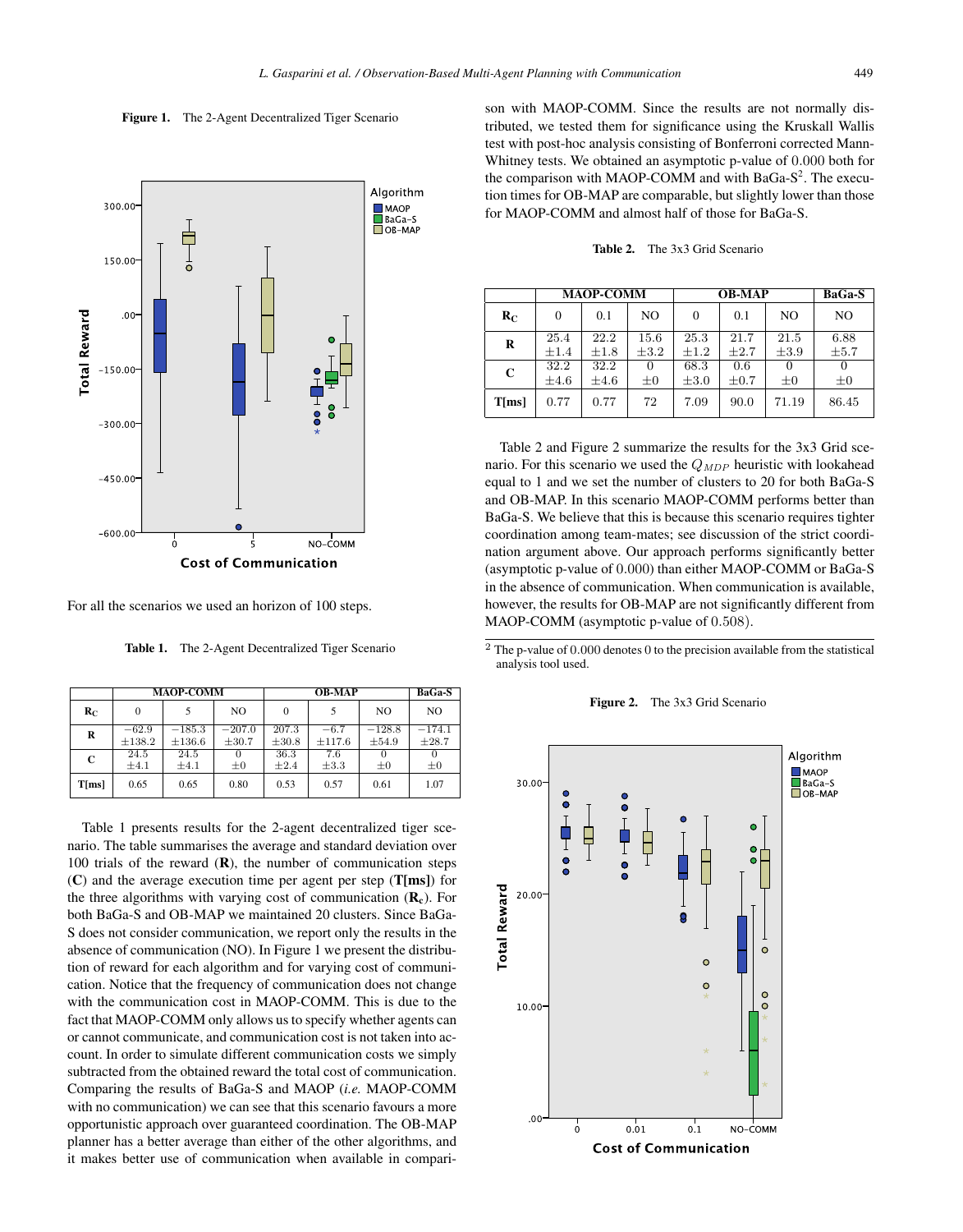|         | <b>MAOP-COMM</b>   |                     |                     | <b>OB-MAP</b>        |                        |                     | BaGa-S                  |
|---------|--------------------|---------------------|---------------------|----------------------|------------------------|---------------------|-------------------------|
| $R_{C}$ | $\Omega$           | 2                   | NO                  | $\Omega$             | $\mathcal{D}_{\alpha}$ | NO                  | N <sub>O</sub>          |
| R       | 150.9<br>$\pm 8.8$ | 119.7<br>$\pm 10.2$ | 43.5<br>$\pm 15.8$  | 284.6<br>$\pm 12.01$ | 222.6<br>$\pm 29.8$    | 141.9<br>$\pm 61.9$ | 110.0<br>62.1           |
| C       | 15.5<br>$\pm 3.3$  | 15.5<br>$\pm 3.3$   | $\Omega$<br>$\pm 0$ | 30.9<br>$\pm 3.2$    | 15.9<br>$\pm 1.7$      | 0<br>$\pm 0$        | $\mathbf{0}$<br>$\pm 0$ |
| T[ms]   | 0.7                | 0.7                 | 434.3               | 3.5                  | 12.8                   | 31.5                | 27.9                    |

Table 3. The Stochastic Mars Rover Scenario



Table 3 and Figure 3 report results for the Stochastic Mars Rover Scenario. This represents another situation in which BaGa-S significantly outperforms MAOP-COMM in the absence of communication. OB-MAP, however, performs better than either MAOP (asymptotic p-value of 0.000) or BaGa-S (asymptotic p-value of 0.005) in the absence of communication. When communication is available, OB-MAP significantly out-performs MAOP-COMM (asymptotic pvalue of 0.000) and adapts well to more costly communication. Note that, since all the scenarios discussed so far include only two agents, the differences between OB-MAP and BaGa-S are only due to the different clustering methods used.

In Table 4 we present the results for the comparison between BaGa-S and OB-MAP algorithms on the 3-agent version of the tiger scenario. We could not test MAOP-COMM in this scenario because the implementation of MAOP-COMM used (kindly provided by the authors) does not support scenarios with more than two agents. In order to separate the effects of the clustering algorithm used, and the different action selection mechanisms, we also analysed the behaviour of a version of BaGa-S that uses medoid clustering (BaGa-S-medoids in Table 5). In our experiments, BaGa-S with k-medoids agents always listened, without ever attempting to open any door. This is the reason why their reward is always  $-303$  (where  $-1$  is

Figure 3. The Stochastic Mars Rover Scenario

|                  | <b>OB-MAP</b>       |                     |                         | BaGa-S                 | <b>BaGa-S-medoids</b> |
|------------------|---------------------|---------------------|-------------------------|------------------------|-----------------------|
| $\mathbf{R}_{c}$ | $\theta$            | 5                   | NO.                     | NO.                    | NO.                   |
| R                | 577.6<br>$\pm 58.0$ | 200.3<br>$\pm 39.9$ | $-267.5$<br>$\pm 133.9$ | $-299.6$<br>$\pm 11.1$ | $-303.0$<br>$\pm 0$   |
| C                | 61.0<br>$\pm 2.5$   | 34.0<br>$\pm 1.1$   | $\pm 0$                 | $\pm 0$                | $\pm 0$               |
| $T$ [ms]         | 7.16                | 10.29               | 62.3                    | 157.6                  | 97.5                  |

the cost of one agent listening). BaGa-S agents deviate only slightly from this behaviour. OB-MAP behaves significantly better (asymptotic p-value of 0.000) than either BaGa-S or BaGa-S-medoids, while the results of BaGa-S with medoids are not different from those of BaGa-S (p-value of 1.000). We argue that this difference is due to the fact that agents using the BaGa-S algorithm fail to correctly estimate the other agents' actions, because they assume that the true joint belief is known to them.

In Table 5 and Figure 5 we report results for the BaGa-S and OB-MAP algorithms on the 3-agent Broadcast Scenario. In this scenario BaGa-S-medoids performs considerably better than standard BaGa-S. OB-MAP obtains better rewards than either standard BaGa-S (p value 0.000) or BaGa-S-medoids (p value 0.040). The significance of this difference between OB-MAP and BaGa-S-medoids confirms that our planning algorithm better captures scenarios where there are more than two agents.





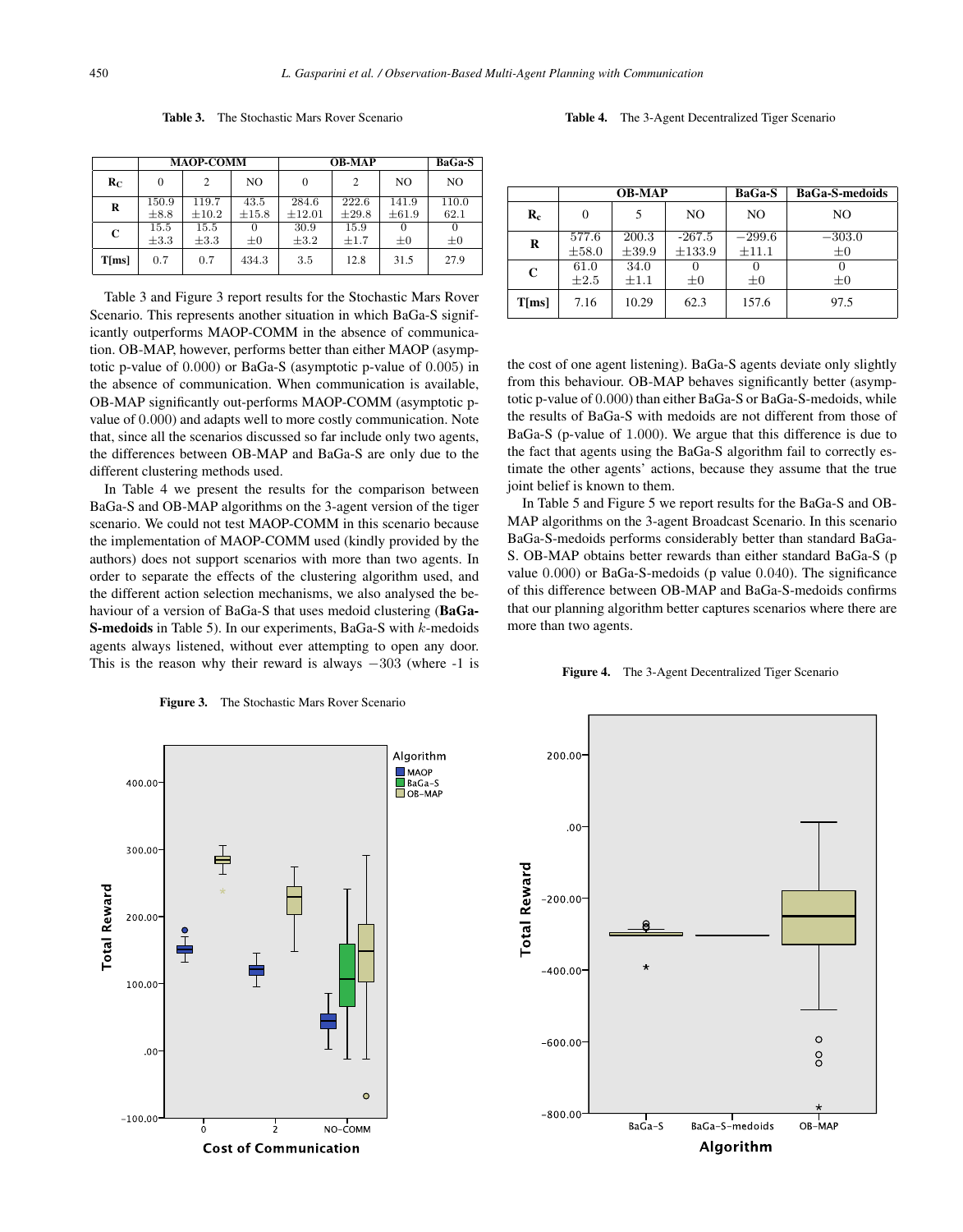Table 5. The 3-Agent Broadcast Scenario

|          | <b>OB-MAP</b>         | BaGa-S             | <b>BaGa-S-medoids</b> |
|----------|-----------------------|--------------------|-----------------------|
| $R_c$    | NO                    | NO.                | NO.                   |
| R        | $-3.72$<br>$\pm 7.88$ | $-16.55$<br>±10.74 | $-6.75$<br>$\pm 9.12$ |
| C        | $\pm 0$               | $\pm 0$            | $\pm 0$               |
| $T$ [ms] | 520.7                 | 300.0              | 514.0                 |

Figure 5. The 3-Agent Broadcast Scenario



#### 5 Discussion

Online decentralized planning under uncertainty has been the subject of a number of prior studies. Roth *et al.* [14], for example, proposed Dec-COMM, an approach to online planning that provides guaranteed coordination at the cost of completely ignoring observations unless these have been shared with all the team-mates. In common with OB-MAP, agents keep track of the possible joint beliefs of the team and use a  $Q_{MDP}$  (or  $Q_{POMDP}$ ) heuristic to find an action that maximizes the expected reward over all possible beliefs. In order to guarantee that all agents will agree on the same action, they do not take into account their local observation when propagating the possible beliefs. Agents decide to communicate their observations when including these would result in choosing a different action.

BaGa-S builds upon BaGa [5]. In the BaGa algorithm, each agent

keeps track of all possible types (local histories) of all agents and finds a policy mapping, for each agent type to actions. A policy represents an equilibrium; *i.e.* a situation where no agent can improve the expected value of the policy by unilaterally changing their local policy. Montemerlo proposed a number of heuristics for deciding whether or not to communicate, some of which take into account the cost of communication. They consider a model of communication where agents can decide to broadcast their own history to other agents, without requiring other agents to also synchronize their history. In order to estimate the value of communication, each agent prunes all the possible histories that are incompatible with its local histories and find a policy for that belief pool.

In MAOP-COMM [15], agents perform one-step planning in a decentralized manner and estimate the long-term value from a belief using a  $Q_{MDP}$  heuristic. In order to find a locally optimal equilibrium among agents' policies, they use alternative maximization, where each agent iteratively improves its policies assuming other agents' policies are fixed. Agents communicate when they receive a local observation that is inconsistent with their beliefs. While these algorithms represent improvements in the way observations are taken into account, the fact that the policy must represent an equilibrium between all histories, even those that are not compatible with an agent's local history, results in policies that are sometimes too conservative. Moreover, by taking into account only joint histories that are compatible with an agent's observations, we can decrease the number of candidate histories and obtain better clusters.

As mentioned by Wu *et al.* [15], BaGa is not able to deal with scenarios as large as those used to evaluate our approach. This is due to the fact that the clustering technique used in BaGa does not ensure that only a bounded number of beliefs is retained at each step. Moreover, the results reported by Wu *et al.* [15] shows that MAOP-COMM out-performs Dec-COMM in most situations. For these reasons we used MAOP-COMM to compare OB-MAP against; it represents the best available state-of-the-art algorithm.

Kaufman and Roberts [9] analyse the trade-off between using local information and guaranteed coordination in multi-agent planning. Their analysis, however, considered limited scenarios where the transition probabilities are uniform and therefore the value of observations is limited.

### 6 Conclusion

In this paper we have proposed OB-MAP, a novel algorithm for online planning in Dec-POMDPs. The algorithm is inspired by BaGa-S in terms of the use of local observations, but also enables value-aware communication between agents to maintain coordination in domains in which local observations are insufficient. This provides a balance between approaches that guarantee strict coordination but fail to take into account local information during planning, and approaches that use local information but fail to maintain acceptable levels of coordination in many scenarios. We propose a heuristic to decide when, given the cost of communication, agents should communicate in order to synchronize their histories and agree on a common joint belief. We evaluated our approach on a number of benchmark scenarios and we have shown that it performs significantly better than two algorithms that best represent the state-of-the-art.

### Acknowledgments

This research has been sponsored by SELEX ES. We thank Feng Wu for providing the source code of the MAOP-COMM planner.